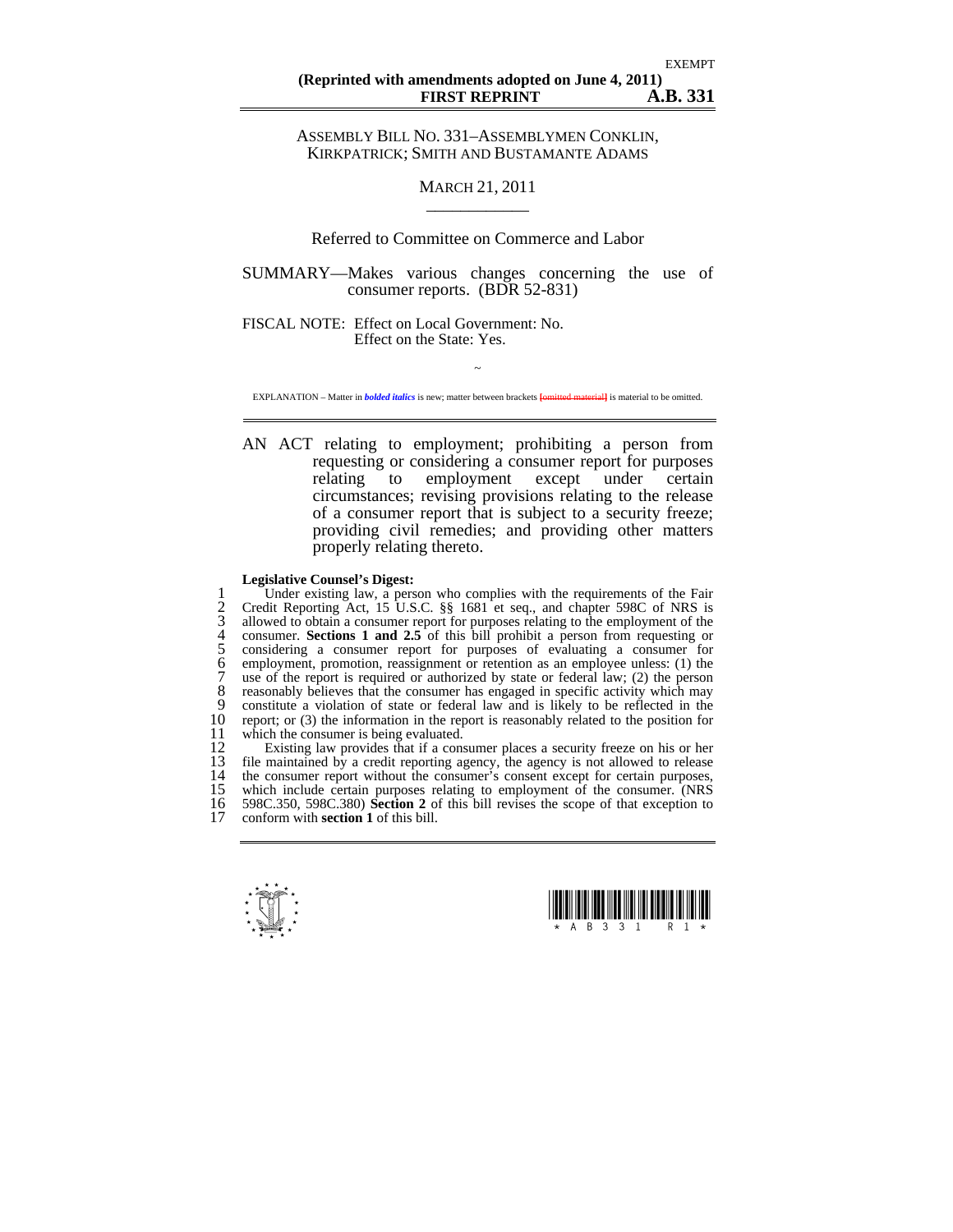## THE PEOPLE OF THE STATE OF NEVADA, REPRESENTED IN SENATE AND ASSEMBLY, DO ENACT AS FOLLOWS:

1 **Section 1.** Chapter 598C of NRS is hereby amended by adding<br>2 thereto a new section to read as follows: 2 thereto a new section to read as follows:

*A person may request or consider a consumer report for the purpose of evaluating a consumer for employment, promotion, reassignment or retention as an employee if:* 

*1. The person is required or authorized, pursuant to state or federal law, to use a consumer report for that purpose;* 

*2. The person reasonably believes that the consumer has engaged in specific activity which may constitute a violation of state or federal law; or* 

*3. The information contained in the consumer report is reasonably related to the position for which the consumer is being evaluated for employment, promotion, reassignment or retention as an employee. The information in the consumer report shall be deemed to be reasonably related to such an evaluation if the duties of the position involve:* 

*(a) The care, custody and handling of or responsibility for money, financial accounts, corporate credit or debit cards, or other assets;* 

*(b) Access to trade secrets or other proprietary or confidential information:* 

*(c) Managerial or supervisory responsibility;* 

*(d) The direct exercise of law enforcement authority as an employee of a state or local law enforcement agency;* 

*(e) The care, custody and handling of or responsibility for the personal information, as defined in NRS 603A.040, of another person:* 

*(f) Access to the personal financial information of another*   $person:$ 

*(g) Employment with a financial institution that is chartered under federal or state law; or* 

*(h) Employment with a licensed gaming establishment, as defined in NRS 463.0169.* 

**Sec. 2.** NRS 598C.380 is hereby amended to read as follows:

35 598C.380 Notwithstanding that a security freeze has been 36 placed in the file of a consumer, a reporting agency may release the 37 consumer report of the consumer to:<br>38 1 A person with whom the con-

1. A person with whom the consumer has an existing business 39 relationship, or the subsidiary, affiliate or agent of that person, for 40 any purpose relating to that business relationship.<br>41  $\rightarrow$  A licensed collection agency to which

2. A licensed collection agency to which an account of the 42 consumer has been assigned for the purposes of collection.



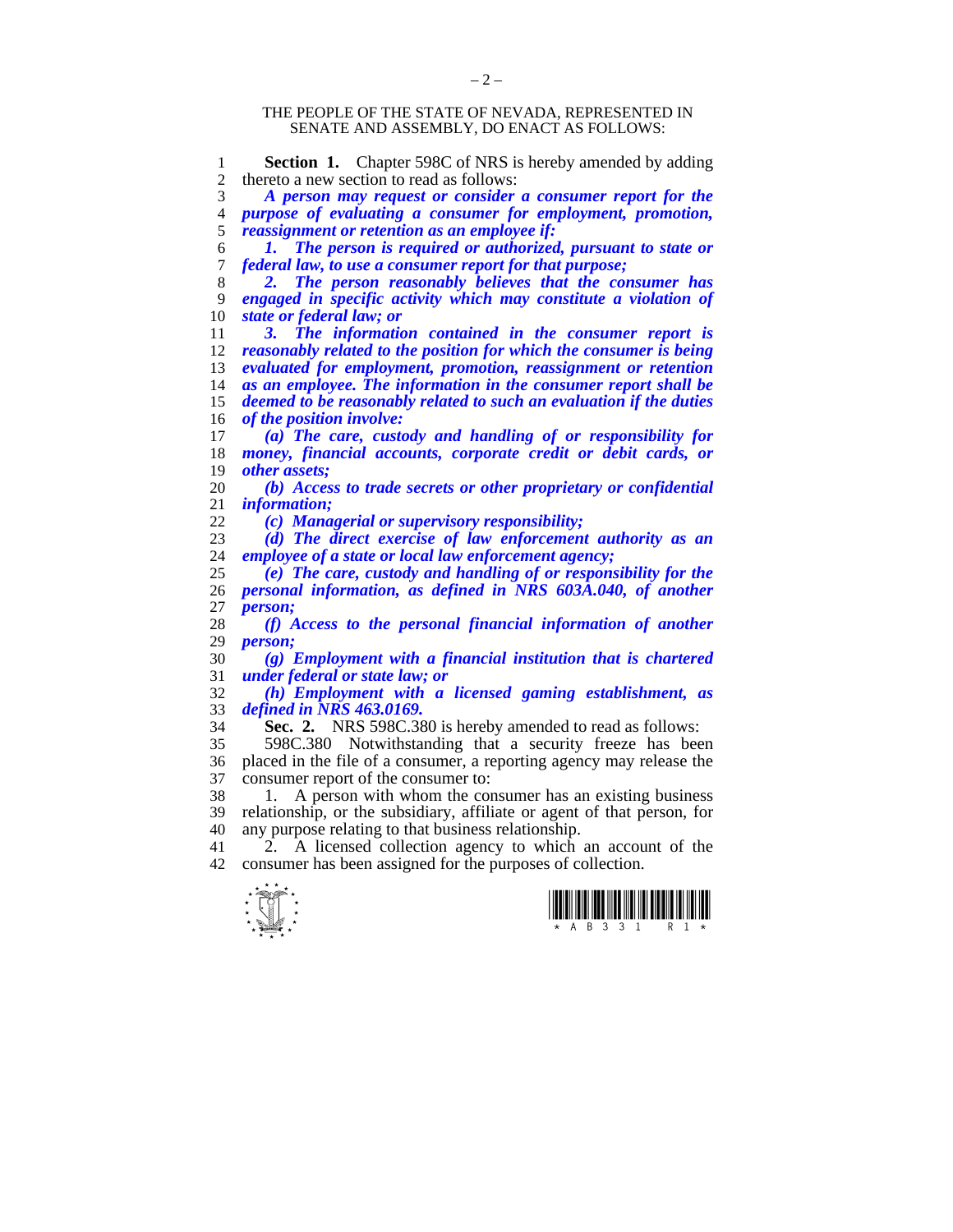1 3. A person with whom the consumer has an account or<br>2 contract or to whom the consumer has issued a negotiable 2 contract or to whom the consumer has issued a negotiable<br>3 instrument, or the subsidiary, affiliate, agent, assignee or 3 instrument, or the subsidiary, affiliate, agent, assignee or 4 prospective assignee of that person, for purposes relating to that 5 account contract or negotiable instrument. account, contract or negotiable instrument.

6 4. A person seeking to use information in the file of the consumer for the purposes of prescreening pursuant to the Fair 8 Credit Reporting Act, 15 U.S.C. §§ 1681 et seq.

9 5. A subsidiary, affiliate, agent, assignee or prospective assignee of a person to whom access has been granted pursuant to 11 NRS 598C.350 for the purposes of facilitating the extension of 12 credit.<br> $\frac{13}{6}$ 

13 6. A person seeking to provide the consumer with a copy of the 14 consumer report or the credit score of the consumer upon the request 15 of the consumer.

16 7. A person administering a credit file monitoring subscription<br>17 service to which the consumer has subscribed. service to which the consumer has subscribed.

18 8. A person requesting the consumer report pursuant to a court order, warrant or subpoena. order, warrant or subpoena.

20 9. A federal, state or local governmental entity, agency or 21 instrumentality that is acting within the scope of its authority,<br>22 including without limitation, an agency which is seeking to collect including, without limitation, an agency which is seeking to collect 23 child support payments pursuant to Part D of Title IV of the Social 24 Security Act,  $42 \text{ U.S.C. }$ §§ 651 et seq.<br>25 10 A person holding a license is

10. A person holding a license issued by the Nevada Gaming 26 Commission pursuant to title 41 of NRS, or the subsidiary, affiliate, 27 agent, assignee or prospective assignee of that person, for purposes relating to any activities conducted pursuant to the license. relating to any activities conducted pursuant to the license.

29 11. **[**An**]** *Except as otherwise provided in section 1 of this act,*  30 **an** employer, or the subsidiary, affiliate, agent, assignee or prospective assignee of that employer, for purposes of: prospective assignee of that employer, for purposes of:

32 (a) Preemployment screenings relating to the consumer; or

33 (b) Decisions or investigations relating to the consumer's current or former employment with the employer.

35 **Sec. 2.5.** Chapter 613 of NRS is hereby amended by adding 36 thereto a new section to read as follows:<br>37  $\blacksquare$  Except as otherwise provided in

*1. Except as otherwise provided in section 1 of this act, a person shall not request or consider a consumer report for the purpose of evaluating any other person for employment, promotion, reassignment or retention as an employee.* 

41 *2. As used in this section, "consumer report" has the*  42 *meaning ascribed to it in NRS 598C.060.*